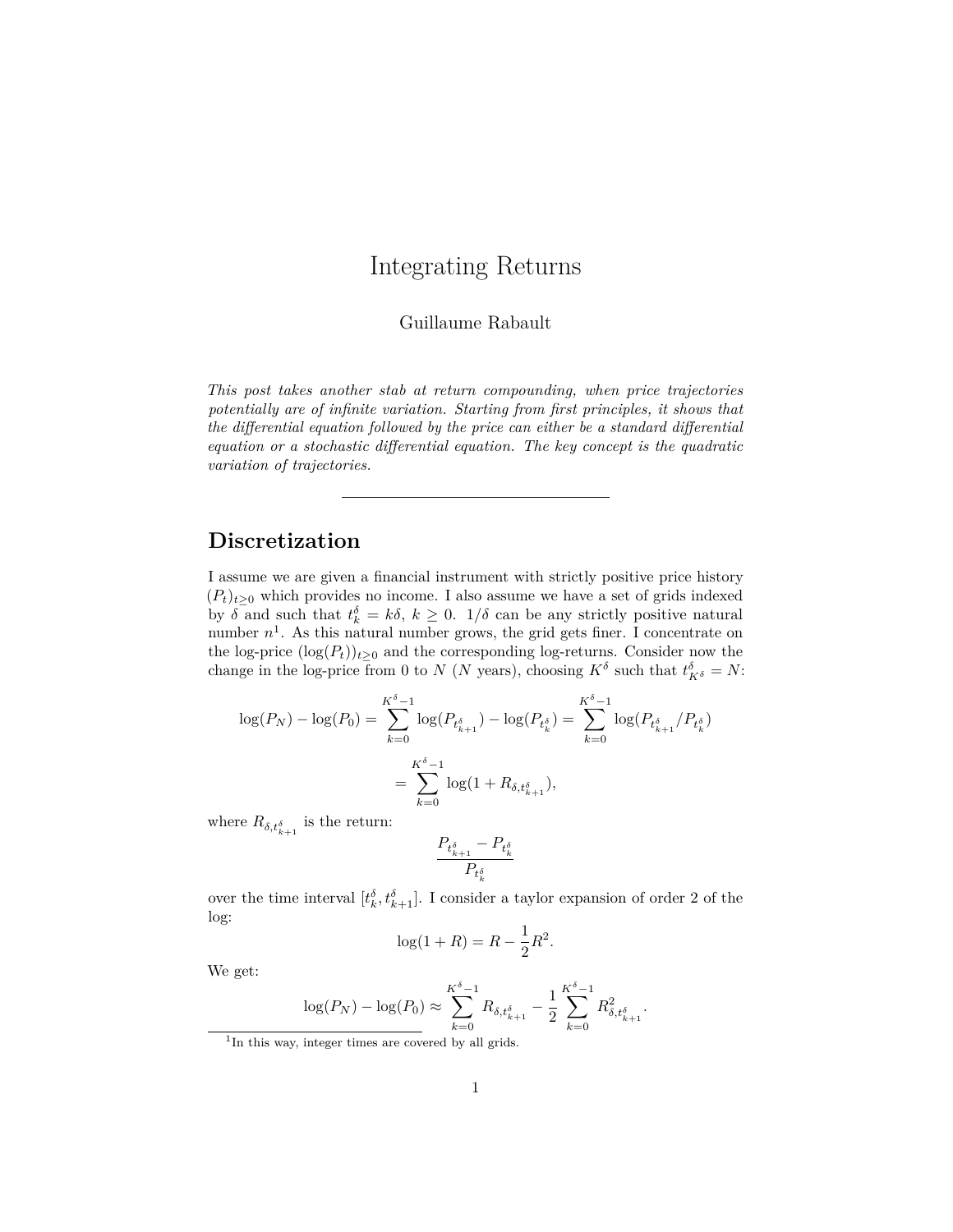### **Does the quadratic variation matter?**

Two very different cases now show up:

• for ordinary price functions (namely functions of finite variations), the quadratic term goes to zero as the grid is refined. One can hope to get the following integral equation in the limit:

$$
\log(P_N) - \log(P_0) = \int_0^N \frac{dP_u}{P_u}.
$$

The integral is of the Stieltjes type. This corresponds to an ordinary differential equation:

$$
d(\log(P_t)) = \frac{dP_t}{P_t}.
$$

• for price functions driven by diffusions, the quadratic term is non zero (and of finite variations) and the integral representation is more complex:

$$
\log(P_N) - \log(P_0) = \int_0^N \frac{dP_u}{P_u} - \frac{1}{2} \int_0^N d[R]_u,
$$

where  $d[R]$  is the measure corresponding to the quadratic term. This leads to a stochastic differential equation:

$$
d(\log(P_t)) = \frac{dP_t}{P_t} - \frac{1}{2}d[R]_t.
$$

The first integral above cannot be given a pathwise definition. It is a stochastic (Ito) integral. The second integral is of the more common Lebesgue-Stieltjes type and depends on the volatility of the return process. **In this more general context, the log-return and the standard return do not match.**

The functions we encounter in college calculus are of finite variation and have zero quadratic variation. The definition of the Brownian motion (and the by-product, diffusions) forces to consider functions of infinite variation and finite strictly positive quadratic variations. In short, such functions can have wild fluctuations over short periods of time. In the case of the Brownian motion, fluctuations over a time interval  $\delta$  is of the order of magnitude  $\delta^{1/2}$  while functions of finite variations over the same time interval have fluctuations of the order of magnitude *δ*. This is much (infinitely) smaller! Such functions are 'much more predictable' than the Brownian motion. In practice, a cash account is a good example of such a well behaved return process. Equity prices are more likely described by diffusions, although the best model might be of a more general type, allowing for jumps (cf. Levy processes).